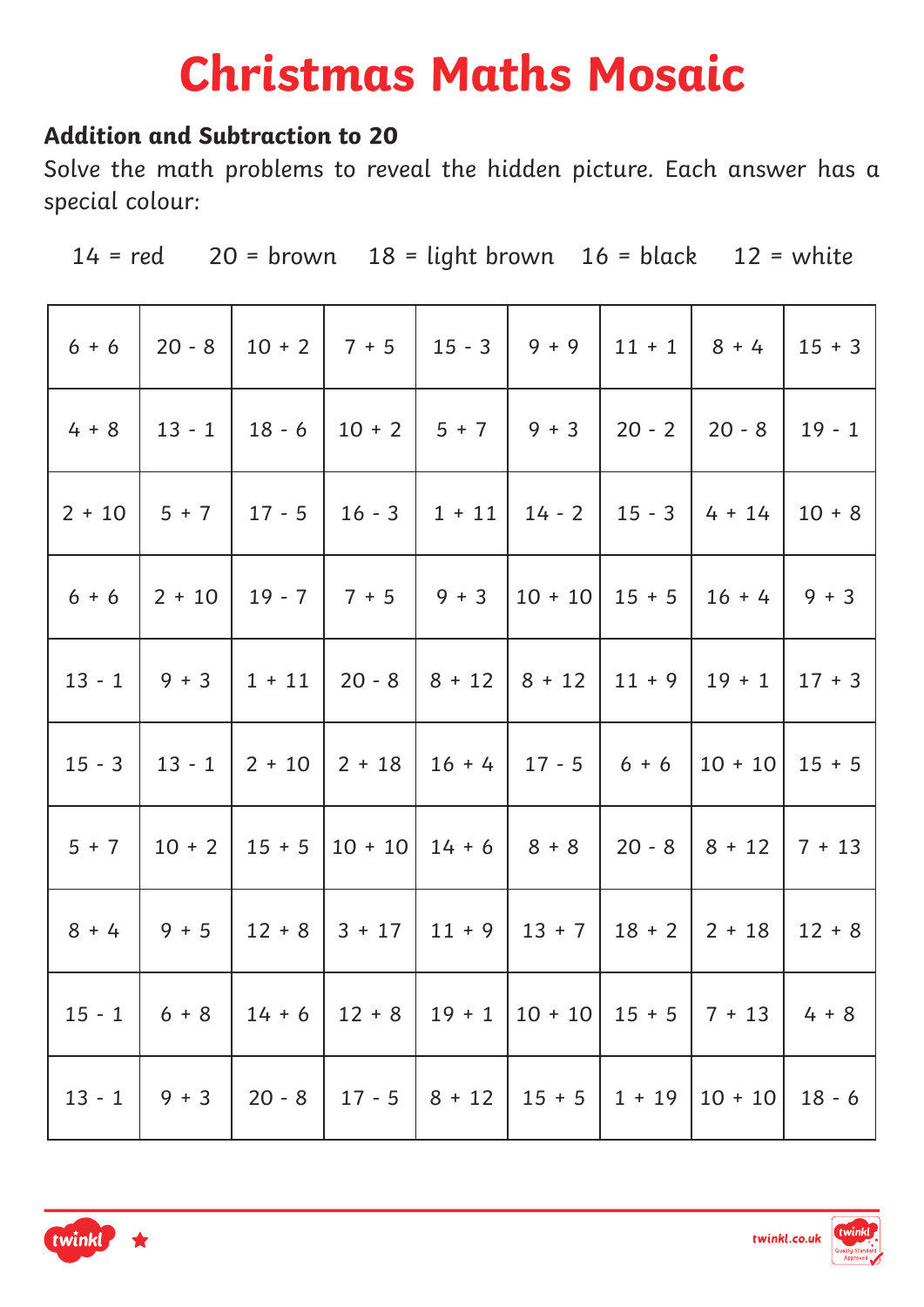## Christmas Maths Mosaic **Answers**

### **Addition and Subtraction to 20**

|  | $14 = red$ 20 = brown 18 = light brown 16 = black 12 = white |  |
|--|--------------------------------------------------------------|--|
|  |                                                              |  |

| $6 + 6$  |         |                   |                                   |                                   |                                                                                 | $15 + 3$ |
|----------|---------|-------------------|-----------------------------------|-----------------------------------|---------------------------------------------------------------------------------|----------|
| $4 + 8$  |         | $13 - 1$   18 - 6 |                                   | $10 + 2$   5 + 7   9 + 3   20 - 2 | $20 - 8$                                                                        | $19 - 1$ |
|          |         |                   |                                   |                                   | $2 + 10$   5 + 7   17 - 5   16 - 3   1 + 11   14 - 2   15 - 3   4 + 14          | $10 + 8$ |
| $6 + 6$  |         |                   | $2 + 10$   19 - 7   7 + 5   9 + 3 |                                   | $10 + 10$ 15 + 5 16 + 4 9 + 3                                                   |          |
|          |         |                   |                                   |                                   | $13 - 1$   9 + 3   1 + 11   20 - 8   8 + 12   8 + 12   11 + 9   19 + 1   17 + 3 |          |
| $15 - 3$ |         | $13 - 1$   2 + 10 | $2 + 18$                          | $16+4$ 17 - 5 6 + 6               | $10 + 10$ 15 + 5                                                                |          |
|          |         |                   |                                   |                                   | $5+7$   10 + 2   15 + 5   10 + 10   14 + 6   8 + 8   20 - 8   8 + 12   7 + 13   |          |
| $8 + 4$  |         |                   |                                   |                                   | $9 + 5$ 12 + 8 3 + 17 11 + 9 13 + 7 18 + 2 2 + 18                               | $12 + 8$ |
|          |         |                   |                                   |                                   | $15 - 1$ 6 + 8 14 + 6 12 + 8 19 + 1 10 + 10 15 + 5 7 + 13 4 + 8                 |          |
| $13 - 1$ | $9 + 3$ |                   | $20 - 8$   17 - 5                 |                                   | $8 + 12$   15 + 5   1 + 19   10 + 10   18 - 6                                   |          |

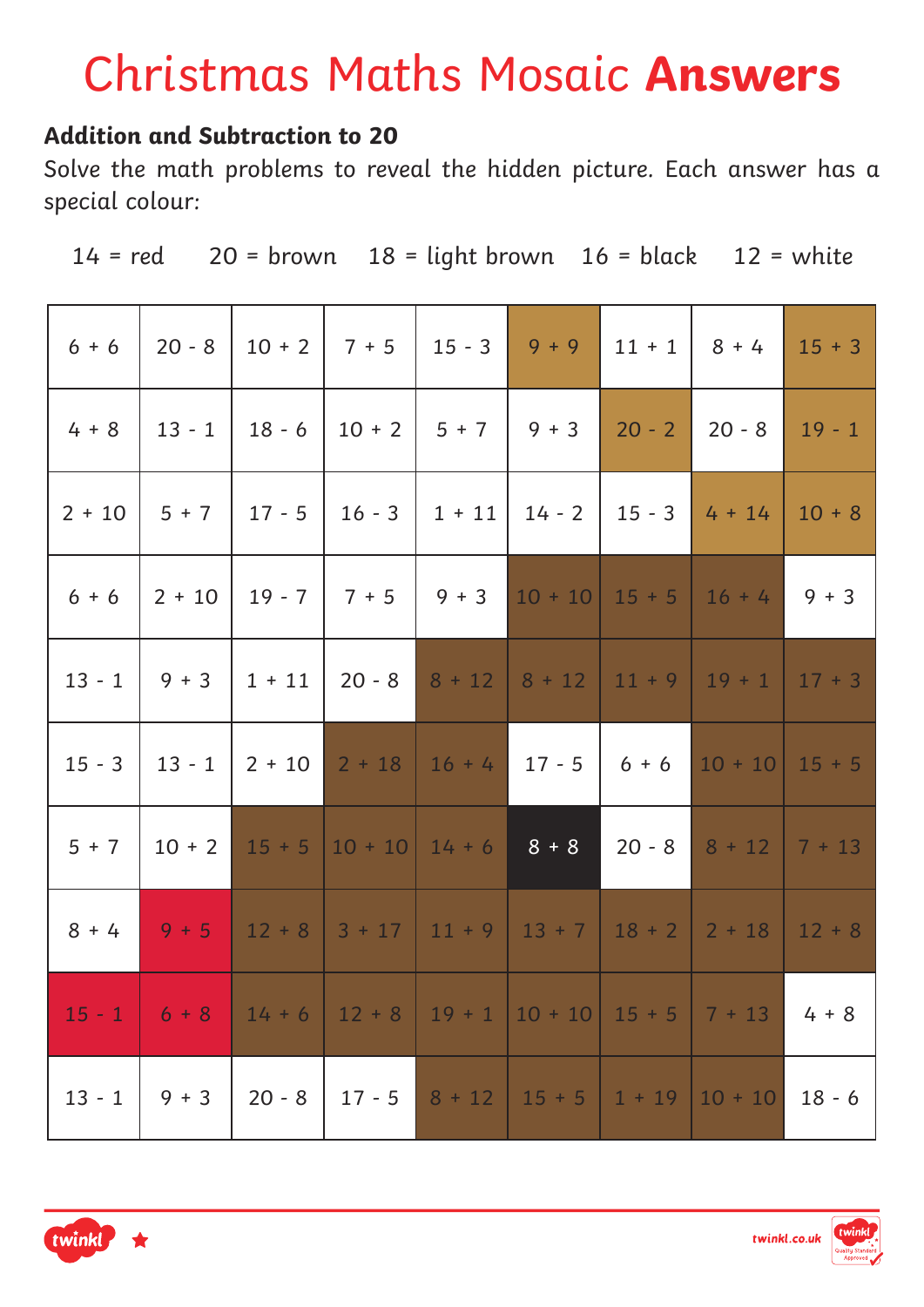# **Christmas Maths Mosaic**

### **Addition and Subtraction to 50**

Solve the math problems to reveal the hidden picture. Each answer has a special colour:

| $20 + 4$   48 - 24   28 - 4   24 + 24   50 - 2   30 + 18   5 + 43   18 + 6   27 - 3 |  |  |  |  |
|-------------------------------------------------------------------------------------|--|--|--|--|
| $6 + 18$   10 + 14   30 - 6   40 + 1   50 - 9   29 + 12   32 + 9   10 + 14   25 - 1 |  |  |  |  |
| $12 + 12$ 40 - 16   40 + 8   60 - 12   2 + 46   55 - 7   70 - 22   44 + 4   23 + 1  |  |  |  |  |
| $32 - 8$   26 - 2   19 + 5   8 + 8   20 - 4   15 + 1   18 - 2   20 + 4   40 - 16    |  |  |  |  |
| $1+23$   16 + 8   5 + 11   47 + 1   12 + 4   60 - 44   41 + 7   53 - 37   16 + 8    |  |  |  |  |
| $25 - 1$   30 + 6   40 - 4   18 + 18   50 - 14   10 + 6   2 + 14   9 + 7   5 + 19   |  |  |  |  |
| $42 - 18$   27 - 3   8 + 8   52 - 4   20 - 4   28 - 12   35 + 13   4 + 12   32 - 8  |  |  |  |  |
| $23 + 1$ 40 - 16   15 + 1   10 + 6   61 - 13   40 + 8   21 - 5   30 - 14   6 + 18   |  |  |  |  |
| $18 + 6$   20 + 4   5 + 19   2 + 14   7 + 9   4 + 12   24 - 8   47 - 23   26 - 2    |  |  |  |  |
| $8 + 16$   10 + 14   20 - 4   8 + 8   13 + 3   50 + 34   5 + 11   17 - 1   23 + 1   |  |  |  |  |

 $24 = blue$  48 = black 16 = white 36 = orange 41 = green



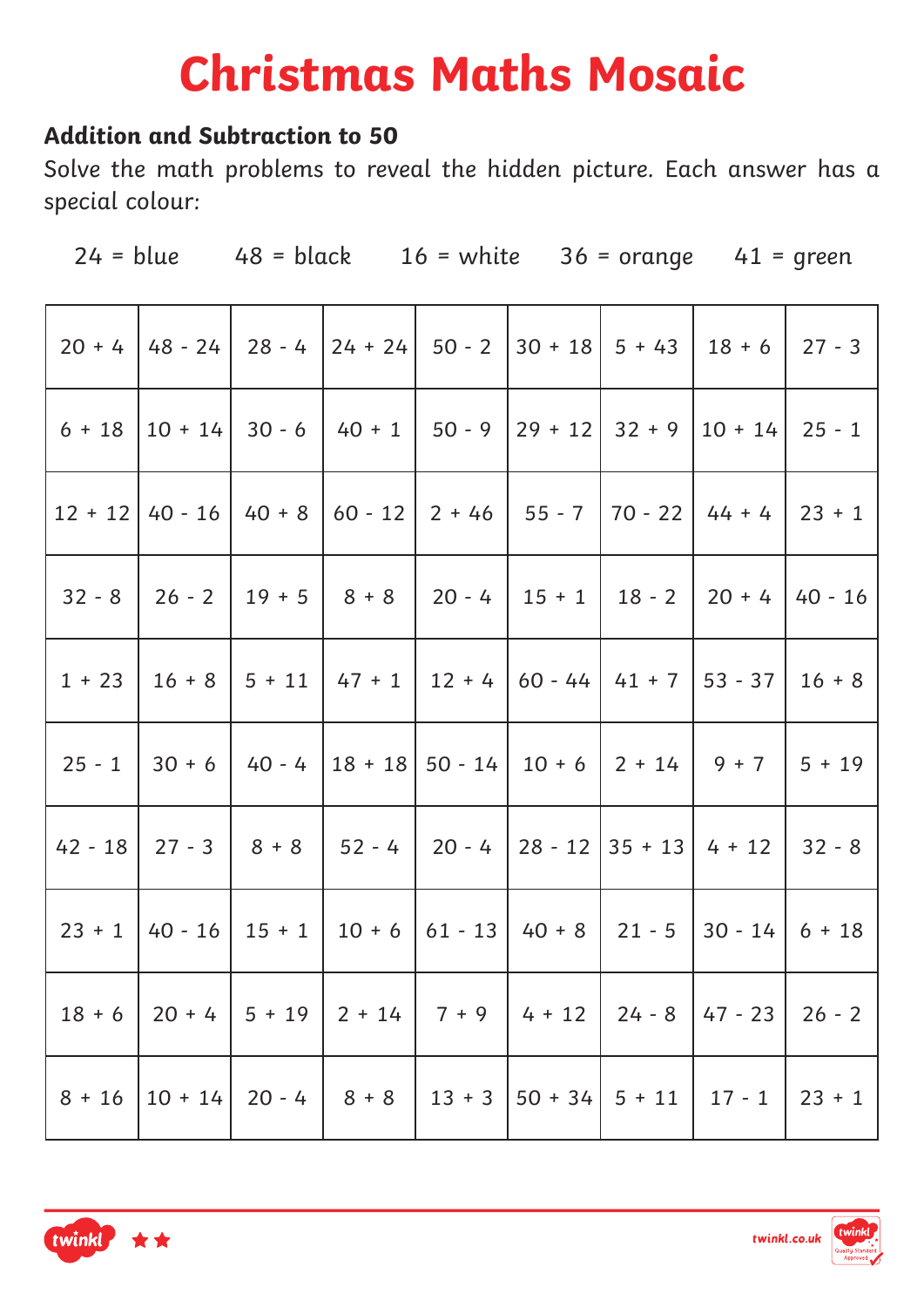## Christmas Maths Mosaic **Answers**

#### **Addition and Subtraction to 50**

|          |                            | $20 + 4$ 48 - 24 28 - 4 24 + 24 50 - 2 30 + 18 5 + 43 18 + 6 27 - 3                                          |          |                                               |          |          |
|----------|----------------------------|--------------------------------------------------------------------------------------------------------------|----------|-----------------------------------------------|----------|----------|
| $6 + 18$ |                            | $\vert 10 + 14 \vert 30 - 6 \vert 40 + 1 \vert 50 - 9 \vert 29 + 12 \vert 32 + 9 \vert 10 + 14 \vert 25 - 1$ |          |                                               |          |          |
|          |                            | $12 + 12$ 40 - 16 40 + 8 60 - 12 2 + 46 55 - 7 70 - 22 44 + 4                                                |          |                                               |          | $23 + 1$ |
|          |                            | $32 - 8$   26 - 2   19 + 5   8 + 8                                                                           |          | $20 - 4$   15 + 1   18 - 2   20 + 4   40 - 16 |          |          |
|          | $1 + 23$   16 + 8   5 + 11 |                                                                                                              |          | $47 + 1$ 12 + 4 60 - 44 41 + 7 53 - 37 16 + 8 |          |          |
|          |                            | $25 - 1$ 30 + 6 40 - 4 18 + 18 50 - 14 10 + 6 2 + 14                                                         |          |                                               | $9 + 7$  | $5 + 19$ |
|          | $42 - 18$   27 - 3   8 + 8 |                                                                                                              |          | $52 - 4$ 20 - 4 28 - 12 35 + 13 4 + 12        |          | $32 - 8$ |
|          |                            | $23 + 1$ 40 - 16 15 + 1 10 + 6                                                                               |          | $61 - 13$ 40 + 8 21 - 5 30 - 14 6 + 18        |          |          |
|          |                            | $18 + 6$   20 + 4   5 + 19   2 + 14   7 + 9   4 + 12   24 - 8   47 - 23   26 - 2                             |          |                                               |          |          |
| $8 + 16$ | $ 10 + 14 $ 20 - 4         | $8 + 8$                                                                                                      | $13 + 3$ | $ 50 - 34   5 + 11  $                         | $17 - 1$ | $23 + 1$ |





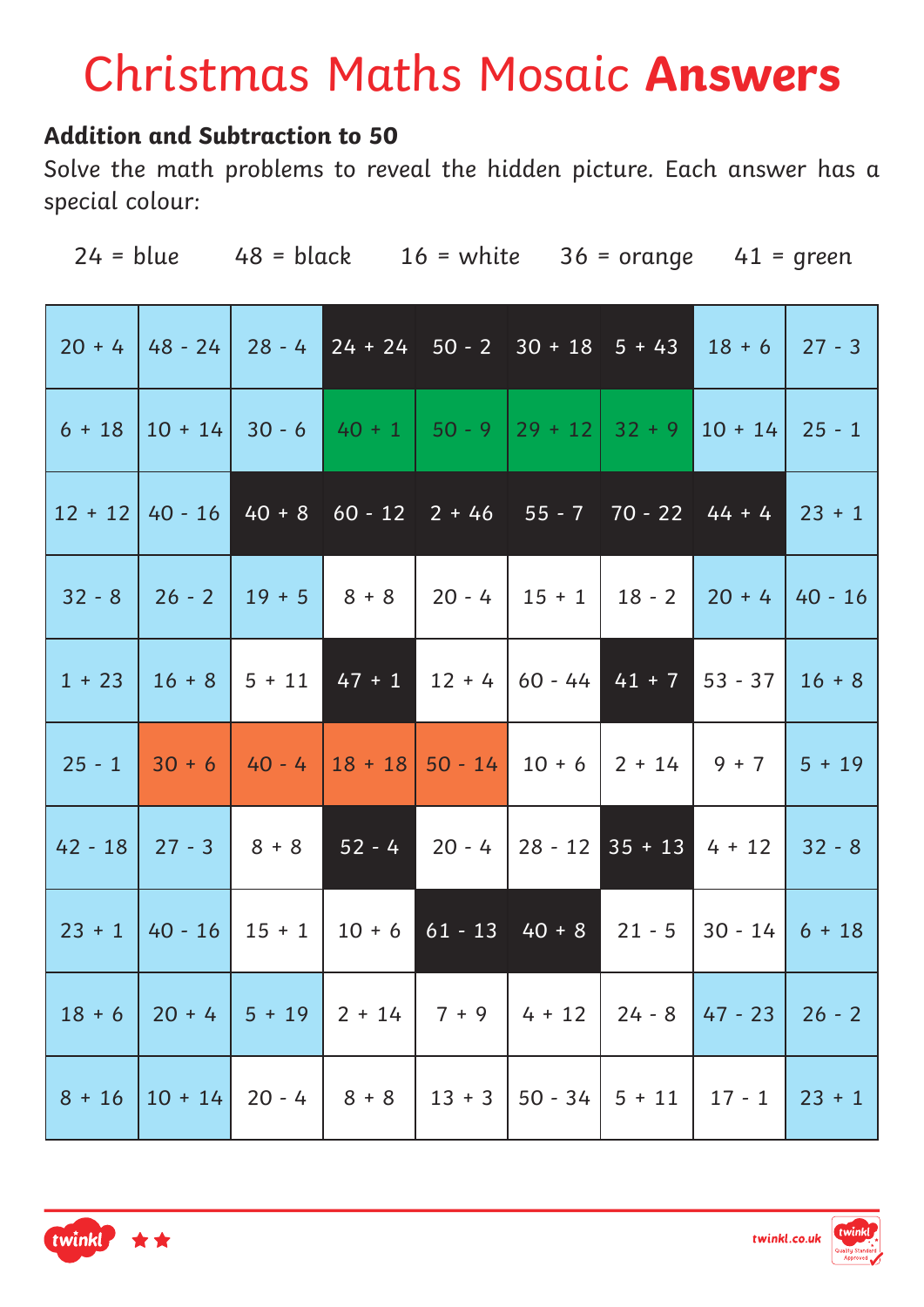# **Christmas Maths Mosaic**

### **Addition and Subtraction to 100**

|                                                                                    | $60 =$ green $88 =$ red $70 =$ yellow $36 =$ white $92 =$ brown                    |  |  |  |                                                                                        |
|------------------------------------------------------------------------------------|------------------------------------------------------------------------------------|--|--|--|----------------------------------------------------------------------------------------|
|                                                                                    |                                                                                    |  |  |  | $40 - 4$   35 + 1   28 + 8   50 - 14   50 + 20   42 - 6   10 + 26   90 - 54   37 - 1   |
|                                                                                    | $30 + 6$ 46 - 10 20 + 16 30 + 30 55 + 5 78 - 18 35 + 1 45 - 9                      |  |  |  | $29 + 7$                                                                               |
|                                                                                    | $61 - 25$ 45 - 9 38 - 2 96 - 8 1 + 59 90 - 30 50 - 14 28 + 8                       |  |  |  | $14 + 22$                                                                              |
|                                                                                    | $46 - 10$   50 - 14   48 + 12   10 + 50   74 + 14   87 + 1   93 - 5   30 + 6       |  |  |  | 46 - 10                                                                                |
|                                                                                    |                                                                                    |  |  |  | 42 - 6   38 - 2   62 - 2   99 - 39   52 + 8   35 + 25   87 - 27   32 + 4   20 + 16     |
|                                                                                    |                                                                                    |  |  |  | $28 + 8$   40 + 20   56 + 4   17 + 43   30 + 30   90 - 30   95 - 7   50 + 10   60 - 24 |
|                                                                                    | $22 + 14$ 61 - 1 15 + 45 70 - 10 89 - 1 79 + 9 38 + 22 55 + 5                      |  |  |  | $45 - 9$                                                                               |
| 80 - 20   5 + 55   99 - 11   94 - 6   14 + 46   75 - 15   65 - 5  47 + 13   52 + 8 |                                                                                    |  |  |  |                                                                                        |
|                                                                                    |                                                                                    |  |  |  | $80 + 8$   92 - 4   98 - 38   40 + 20   59 + 1   25 + 35   90 - 30   64 - 4   30 + 30  |
|                                                                                    | $50 - 14$ 46 - 10   30 + 6   90 + 2   100 - 8   76 + 16   42 - 6   35 + 1   37 - 1 |  |  |  |                                                                                        |